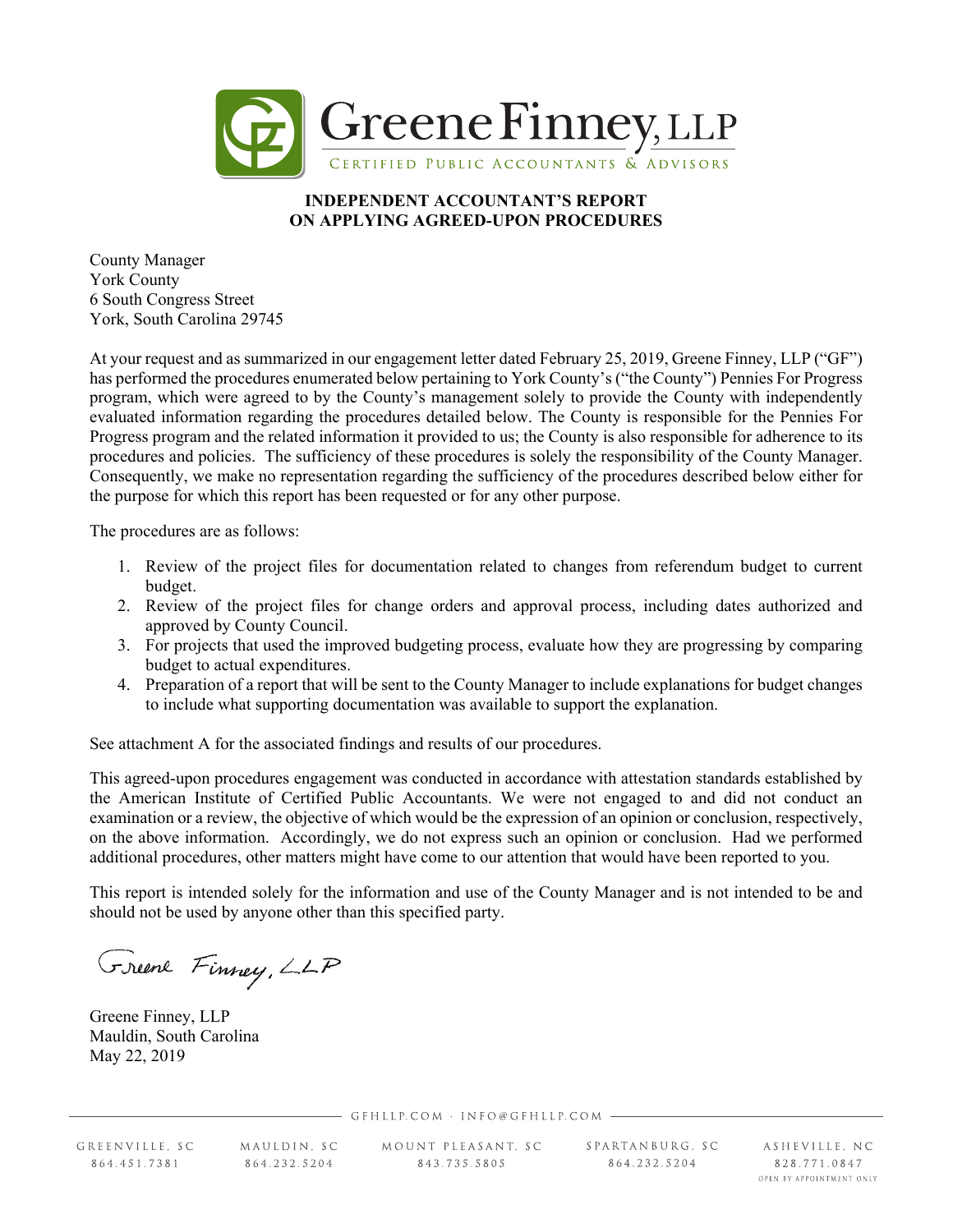## **York County, South Carolina Pennies for Progress – 2019 Agreed Upon Procedures Project Attachment A**

Greene Finney, LLP ("GF") obtained from York County Engineering ("YCE") staff York County's (the "County") Pennies For Progress – Program 3 ("P-3") and the Pennies For Progress – Program 4 ("P-4") reports that were presented to the County's Council in February 2019. GF also obtained and reviewed the detail spread sheets, project files and various accounting and other information from the County as of February 2019 for these projects as part of our procedures.

## **Executive Summary**

On an overall basis, it appears to us that YCE has made good improvements in their managing of the Pennies Program, including the monitoring of the status and progress of the specific projects, budgeting for the projects and the program as a whole, and the regular reporting of the progress and status of the program.

## **P-4 Review:**

The budgeting process performed on Pennies 4 projects was more in depth than the previous Pennies Programs, involving outside consultants and numerous Monte Carlo simulations. We reviewed the consultants' reports for two projects, noting that they appear to be very detailed and thorough.

Most of these projects are still in the Preliminary Design phase as of February 2019. The County has signed Design / Planning contracts for almost all of these projects as of February 2019. The Design / Planning portion included in the Referendum Budget for these projects is \$12.2M. The latest estimated total Design / Planning costs as of February 2019 for these projects (based on actual costs expended to date plus remaining costs to be expended / encumbered / latest estimate) is \$11.7M, or a favorable variance of \$0.5M.

# **P-3 Review:**

We selected nine projects to review. The project files appear to be up to date and contain the appropriate information. We noted that the latest total estimated project costs increased significantly from the 2011 Referendum Budget, due primarily to changes in scope, inadequate initial cost estimates, and significant changes in the time frame from when construction was estimated to begin. We also have several observations and comments as a result of our review as noted in the detail information below.

In preparation for the Pennies 4 referendum, YCE and the Finance Department used an updated P-3 budget of \$170 million, which was a \$9 million increase from the original referendum budget of \$161 million. This information was given to Council in April of 2017. In December 2018, YCE requested that the Finance department increase the individual P-3 project budgets in total by \$9M to cover additional expected costs for several P-3 projects, utilizing a portion of the excess revenues collected for the P-3 program. This \$9M transfer in funding does not appear to have been communicated to Council.

The amounts YCE reported to Council in February 2019 for the P-3 program were \$3.7M less than the latest estimated total project costs as of March 2019. Most of this unfavorable difference is due to YCE not including contingencies in the amounts reported to Council in February 2019. GF recommends that YCE update their estimated total project costs on a quarterly basis prior to their reporting to Council. GF also recommends that YCE state the contingencies that are included in the latest estimated total costs for each project so that if the contingencies are needed, then Council is already aware of the higher project costs.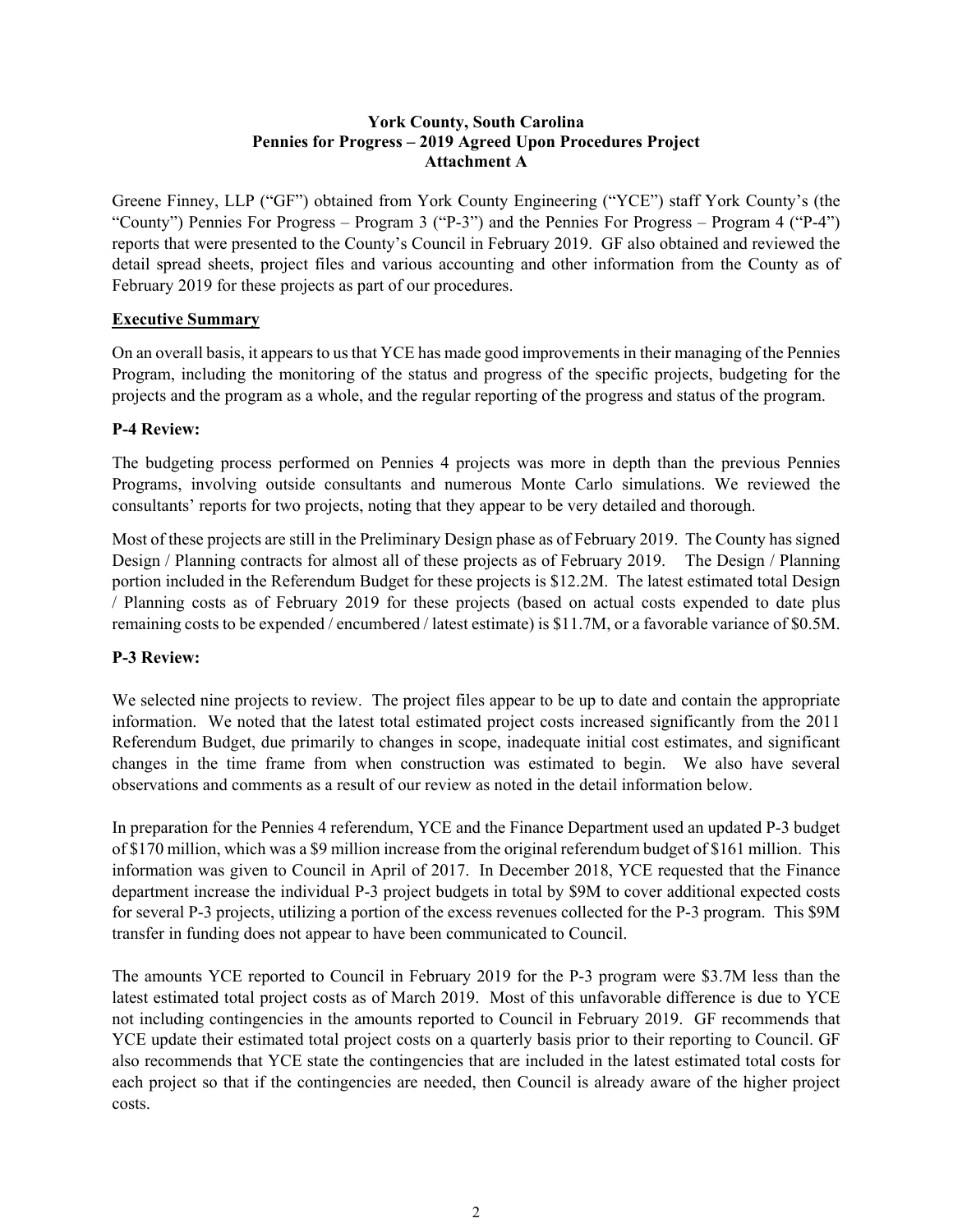Based on the latest cost projections, YCE staff anticipates having sufficient funds to complete the Pennies 3 projects; if there are remaining unexpended balances upon completion of these projects, then these funds would be available for the Pennies 4 program.

## **Detail Observations and Comments**

#### **Pennies 4 Budgeting Process and Review of Design / Planning Phase to Date:**

The budgeting or cost estimating process performed on Pennies 4 projects was more in depth than the initial cost estimates that were developed for the previous Pennies Programs. The County hired three external consultants to develop the budgets using a risk analysis methodology with Monte Carlo simulations.

The consultants developed a conceptual drawing for each project as well as a base construction cost estimate. From there, the consultants (including a right of way agent) and YCE staff met to discuss each project in detail, including brain storming on various issues and what could go wrong with the project, categorizing these issues as "risks" for each project. Examples of the risks included issues involving right of way acquisition, utility relocations, environmental concerns, etc. These risks were then assigned a percentage of how likely they were to happen along with their expected impact to the budget. Three costs were predicted: high end cost, low end cost, and most likely cost. In addition to the monetary impact to the project, the schedule and impact of delays was also taken into consideration for each risk. Once all the risks were identified, the project was run through a Monte Carlo simulation in which 10,000 different cost estimates were developed for the project. From there, an S-curve was created and the 70% percentile cost was selected for the referendum budget. This essentially means that the County is 70% confident the project will cost this amount or less. The simulation also produced S-curves for design, right of way acquisition, and construction costs.

This new budgeting process for the 14 new projects selected in the Pennies 4 program took nine months to complete. The County informed us that they had invested approximately \$500,000 into preparing these cost estimates prior to presenting the information to the public for the Pennies 4 referendum in November 2017. GF obtained the detail reports prepared by the consultants for two P-4 projects and reviewed them, noting that they appear to be very detailed and thorough.

Most of these projects are still in the Preliminary Design phase as of February 2019; two are at the 30% Plans stage, and two are at the 70% Plans stage. GF then compared and agreed the estimated cost for the Design / Planning phase for these two projects to appropriate and applicable accounting information (budget and actual costs expended to date) and a detailed spread sheet prepared by YCE staff to monitor the progress of the P-4 projects.

Per inquiry, the County has signed Design / Planning contracts for all but 2 of these 14 projects as of February 2019. One of the projects (Neely  $Rd - 3$  lane widening) is on hold at this time and will be constructed only if the County determines that there are sufficient funds in the P-4 program. For the other project (US 21 / Springdale Rd intersection), the County is presently in negotiations with a contractor to provide these services, and YCE is using their latest and best estimate of total Design / Planning costs. In total, the Design / Planning costs included in the Referendum Budget for these 13 projects (excluding the Neely Rd project) is \$12.170M. The latest estimated total Design / Planning costs as of February 2019 for these 13 projects (based on actual costs expended to date plus remaining costs to be expended / encumbered and the latest estimate for the US 21 / Springdale Rd intersection) is \$11.684M, which is a favorable variance of \$486k compared to the amounts in the Referendum Budget.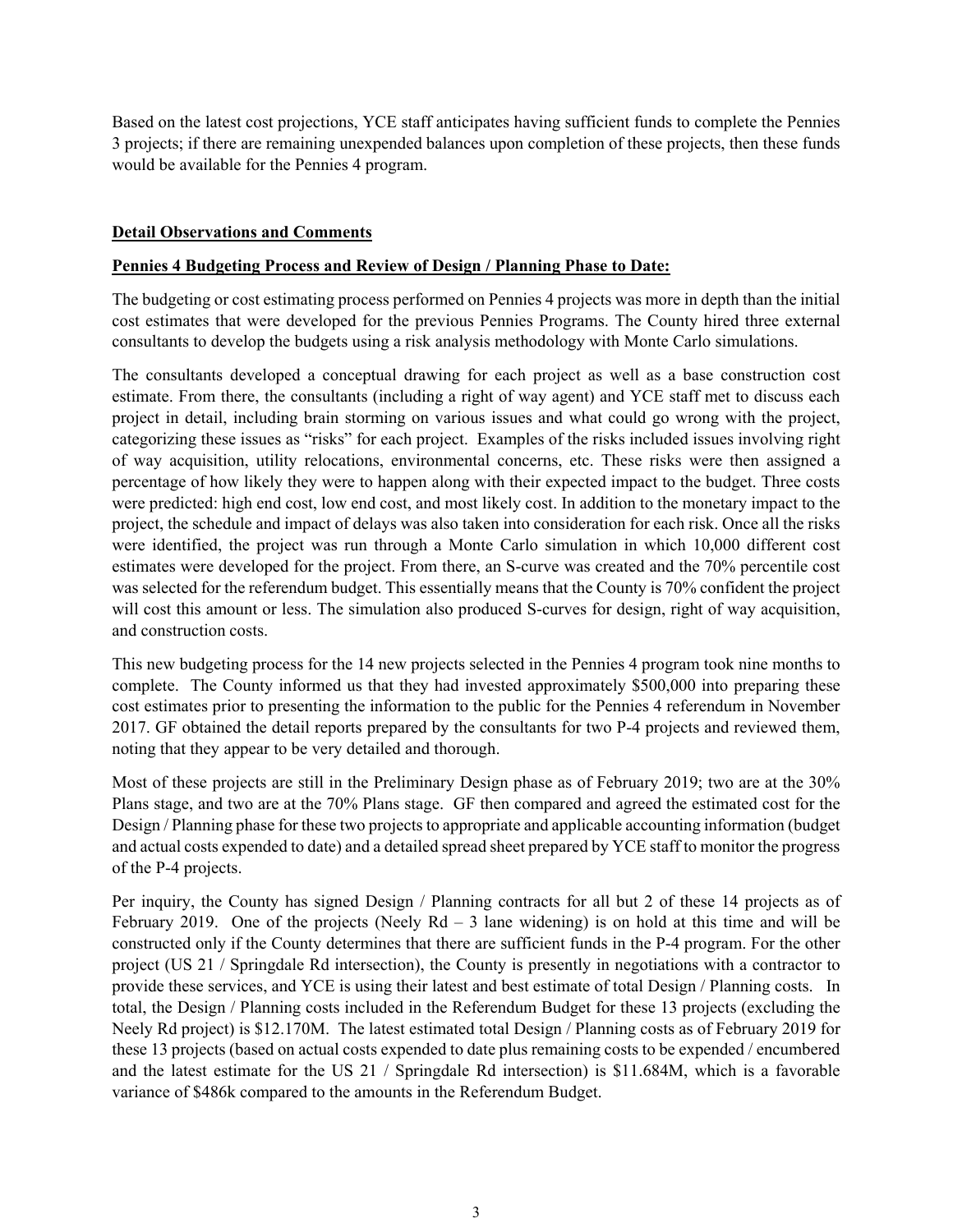## **Review of Certain Pennies 3 Projects:**

GF selected nine projects from the P-3 program as listed below. We obtained and reviewed the project files for these projects and made various inquiries of YCE staff.

| <b>Pennies 3 Projects</b> | 2011 Referendum<br>Amount | <b>Total Expected</b><br>Costs - As of<br>April 2017 - Used<br>in Pennies 4<br>Analysis | <b>Total Expected</b><br>Costs - As<br><b>Reported to</b><br>Council in<br>February 2019 | Increase /<br>(Decrease) from<br>Referendum | <b>Latest Estimate</b><br>of Expected<br><b>Costs - March</b><br>2019 | Increase /<br>(Decrease) from<br><b>Amount Reported</b><br>to Council in<br>February 2019 |  |
|---------------------------|---------------------------|-----------------------------------------------------------------------------------------|------------------------------------------------------------------------------------------|---------------------------------------------|-----------------------------------------------------------------------|-------------------------------------------------------------------------------------------|--|
| SC 160 West               | \$<br>8,848,727           | 11,430,000                                                                              | 11,700,000                                                                               | 2,851,273                                   | 13,050,000                                                            | \$<br>1,350,000                                                                           |  |
| SC 274 / Pole Brach       | 25,775,000                | 35,000,000                                                                              | 35,500,000                                                                               | 9,725,000                                   | 37,800,000                                                            | 2,300,000                                                                                 |  |
| US 321 / Barrett Rd       | 2,485,752                 | 5,200,000                                                                               | 6,000,000                                                                                | 3,514,248                                   | 5,079,000                                                             | (921,000)                                                                                 |  |
| US 21 North               | 22,425,371                | 38,000,000                                                                              | 38,797,000                                                                               | 16,371,629                                  | 40,000,000                                                            | 1,203,000                                                                                 |  |
| Gold Hill / I-77          | 11,649,811                | 11,000,000                                                                              | 11,960,000                                                                               | 310,189                                     | 12,500,000                                                            | 540,000                                                                                   |  |
| Anderson / Cowan          | 5,000,000                 | 6,500,000                                                                               | 9,000,000                                                                                | 4,000,000                                   | 8,500,000                                                             | (500,000)                                                                                 |  |
| Paraham Road              | 6,522,662                 | 8,641,562                                                                               | 6,651,000                                                                                | 128,338                                     | 6,650,705                                                             | (295)                                                                                     |  |
| FMSB / Spratt             | 4,752,536                 | 10,300,000                                                                              | 10,300,000                                                                               | 5,547,464                                   | 9,000,000                                                             | (1,300,000)                                                                               |  |
| SC 557 - Kingsbury Rd     | \$<br>4,324,400           | 25,000,000                                                                              | 25,000,000                                                                               | 20,675,600                                  | 25,000,000                                                            | \$                                                                                        |  |

GF has the following observations, comments and recommendations for these projects as a result of our work, as noted below:

- **SC 160 West: \$8.85M (2011 Referendum Amount) vs. \$11.7M (Reported to Council in February 2019) vs. \$13.05M (Latest Estimate of Expected Project Costs – March 2019):**
	- o The referendum construction cost estimate was \$3M and construction was estimated to begin in 2013. Construction actually is just starting in 2019 and is expected to cost over \$6M. This accounts for \$3M of the \$3.5M change from the referendum budget in total expected costs as a result of the six year difference in the timing of construction.
	- o This increase is due to the construction bids coming in about \$2M above what was estimated. In looking at the bid breakdown, the additional costs are mainly in mobilization, traffic control, clearing and grubbing, and fine grading line items
	- o This project is in the construction phase. The total spent and encumbered to date is about \$13M; however, there is over \$600k on the construction bid that is for contingencies. The County also does not anticipate spending all of the funds on the design engineer's contract.
	- o The County is reflecting \$13.05M for total estimated project costs as of March 2019, which includes \$600k estimated for contingencies; this is \$1.35M more than the \$11.7M amount reported to Council in the February 2019 Pennies reports. YCE informed County Council of the increase when they recommended in early February 2019 that Council approve awarding the construction bid. However, YCE should also have updated their estimated total project costs in the February 2019 report to Council to reflect this increase.

 **SC 274/Pole Branch Road: \$25.78M (2011 Referendum Amount) vs. \$35.5M (Reported to Council in February 2019) vs. \$37.8M (Latest Estimate of Expected Project Costs – March 2019):**

o For the referendum budget, YCE could only locate an initial construction cost estimate for Pole Branch Road to be widened to be a 5 lane road. It is actually being built as a 3 lane road and SC 274 is being widened to 5 lanes. YCE was not able to locate an initial cost estimate for SC 274. It appears that the original cost estimate did not include widening SC 274 to 5 lanes.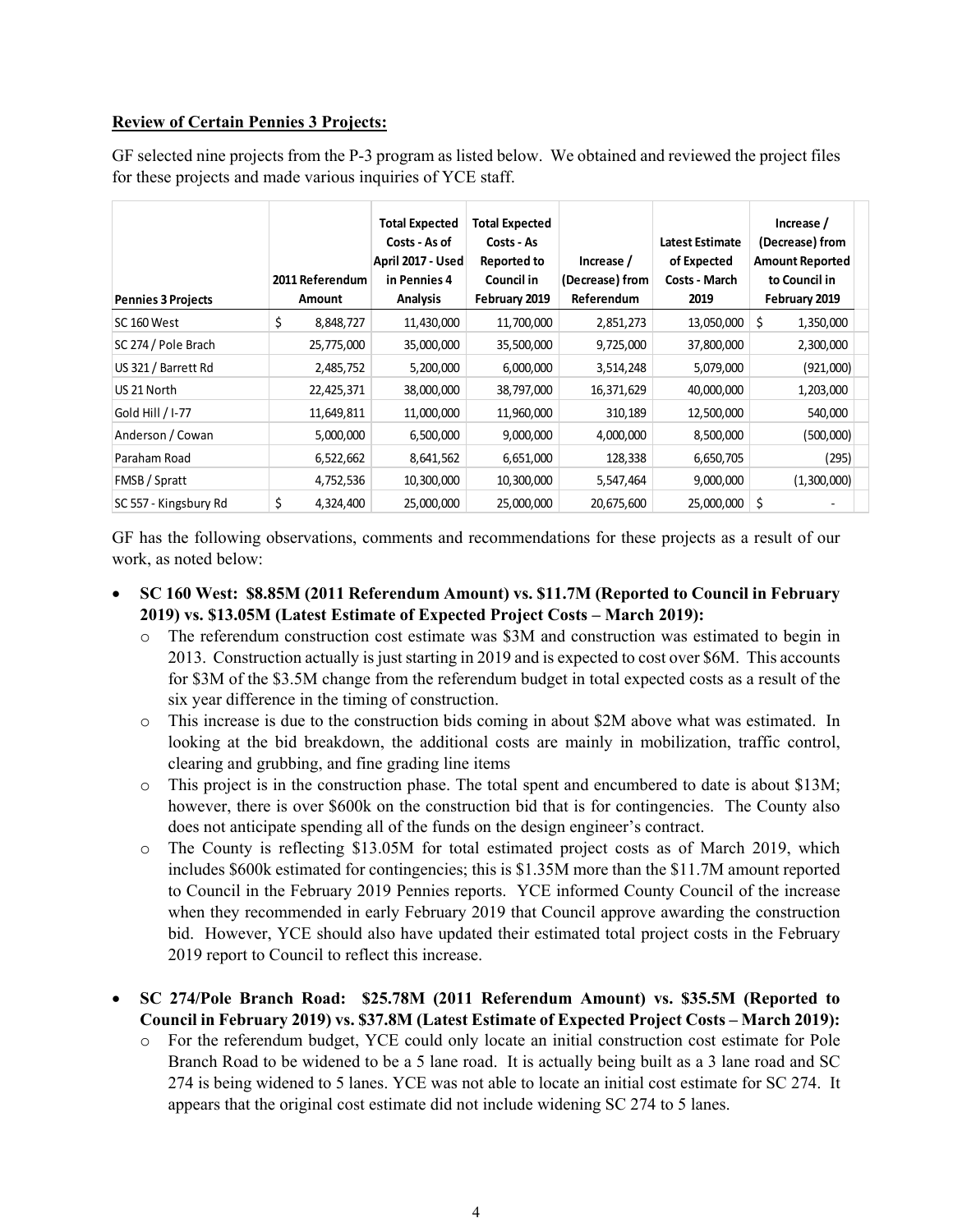- o The \$35M estimate for total job cost generated in 2017 in conjunction with planning for the P-4 referendum included estimated construction of \$30.0M. This was prior to receiving the actual construction bids for the project in the winter of 2018. The low bid for the project was \$29.9M, which was awarded to Blythe Development in March 2018.
- o This project is in the construction phase. The total spent to date as of February 2019 is \$8.9M.
- o The County is reflecting \$37.8M for total estimated project costs as of March 2019, which includes \$2.7M estimated for contingencies which were not included in the \$35.5M reported to Council in the February 2019 Pennies report.
- **US 321/Barrett Road: \$2.49M (2011 Referendum Amount) vs. \$6.0M (Reported to Council in February 2019) vs. \$5.08M (Latest Estimate of Expected Project Costs – March 2019):**
	- o YCE was not able to locate any initial cost estimates used to generate the referendum budget.
	- o The \$5.2M estimate generated in 2017 in conjunction with planning for the P-4 referendum was prior to receiving bids for construction. The contract was awarded and the budget was updated as the actual bid was less than the engineer's estimate.
	- o Construction on this project began in April 2019. The total spent to date as of February 2019 is \$1.2M.
	- o The County is reflecting \$5.08M for total estimated project costs as of March 2019, which includes \$0.34M on the estimated construction costs for contingencies. The latest estimate is \$921k less than the \$6.0M that was reported to Council in the February 2019 Pennies report. YCE should have updated the Total Estimated Project Costs in its February 2019 report, as the bid had already been approved by Council prior to this date.
- **US 21 North: \$22.43M (2011 Referendum Amount) vs. \$38.8M (Reported to Council in February 2019) vs. \$40.0M (Latest Estimate of Expected Project Costs – March 2019):**
	- o The construction cost estimate developed for the P-3 referendum only included widening US 21 to 5 lanes and totaled \$22M. The estimate did not include widening Hwy 51 to 5 lanes.
	- o In conjunction with planning for the P-4 referendum, an updated construction cost estimate was performed in 2017 to develop the \$38M estimated project budget. There has not been another detailed cost estimate performed since that time. The increase in total cost is due to increasing construction and right of way costs.
	- o The total spent to date as of February 2019 is \$3.2M, which is for Design/Planning and Right of Way ("ROW"). This project is still in the acquisition of right of way phase as of February 2019. Latest estimate is that the ROW phase will be completed by December 2019. Once the ROW phase has been completed, the County will prepare a final detail construction estimate, and then the project will be taken out to bid, which is anticipated to occur around the summer of 2020.
	- o The latest estimated total job cost as of March 2019 is \$40.0M, which is \$1.2M more than the amount reported to Council in February 2019; this increase is to cover estimated contingencies.
- **Gold Hill/I-77: \$11.65M (2011 Referendum Amount) vs. \$11.96M (Reported to Council in February 2019) vs. \$12.5M (Latest Estimate of Expected Project Costs – March 2019):**
	- o The difference between the original referendum budget and current budget is \$850k.
	- o The \$11M estimate generated in 2017 in conjunction with planning for the P-4 referendum was prior to a final construction cost estimate being performed. Since then, a cost estimate has been developed based on the final plans, and total estimated costs was increased to \$11.96M.
	- o The South Carolina Department of Transportation ("SCDOT") is responsible for managing this project, and the County has paid the SCDOT a total of \$9.9M under the terms of a financial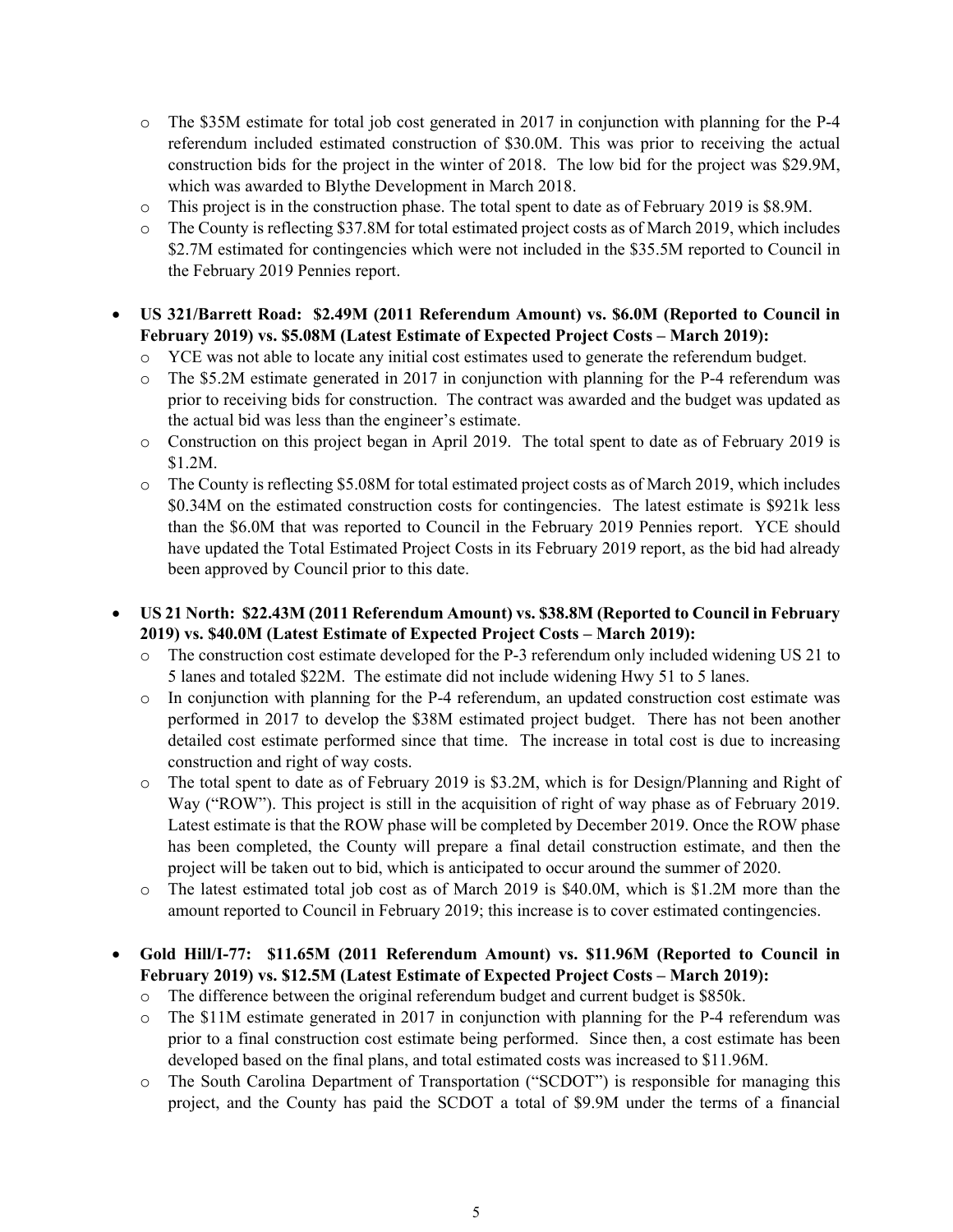participation agreement. The project will be bid out for construction by the SCDOT in May 2019. If actual construction costs exceed the amount previously paid to the SCDOT, then the County will have to pay the cost overruns; conversely, if there are cost underruns, then the SCDOT will refund them to the County.

- o The latest estimated total job costs as of March 2019 is \$12.5M, updated for an estimated \$600k in contingencies that were not included in the \$11.96M that was reported to Council in February 2019.
- **Anderson/Cowan Farm Road: \$5.0M (2011 Referendum Amount) vs. \$9.0M (Reported to Council in February 2019) vs. \$8.5M (Latest Estimate of Expected Project Costs – March 2019):**
	- o The referendum construction cost estimate was \$1.9M and the lowest construction bid was \$4.75M. The estimate included \$100k for utility relocations and expected costs are approx. \$1.5M, largely due to the relocation of a water main. High right of way acquisition costs played a role in the increase as well.
	- o The \$6.5M estimate generated in 2017 in conjunction with planning for the P-4 referendum was prior to a final construction cost estimate and before the bulk of the right of way was acquired.
	- o This project has been completely managed by SCDOT as there are about \$400k of SCDOT safety funds being used for the project. Actual right of way costs came in higher than SCDOT expected and construction cost estimates increased based on final design plans. The County has paid \$7.2M to the SCDOT for this project. The project has been bid and bids came in about \$500k below SCDOT estimate. The project is now under construction. If actual costs are in line with the construction contract, then the County would get a refund from the SCDOT upon completion of construction.
	- o Latest estimated total costs for this project are \$8.5M as of March 2019, which is \$500k less than what was reported to Council in the February 2019 Pennies report. YCE should have updated the Total Estimated Project Costs in its February 2019 report, as a result of the lower construction contract.
- **Paraham Road: \$6.52M (2011 Referendum Amount) vs. \$6.65M (Reported to Council in February 2019) vs. \$6.65M (Project is Complete):**
	- o This project has been completed. The difference in referendum budget and final cost is \$128k, which is less than 2% over budget.
	- $\circ$  The \$8.64M estimate generated in 2017 in conjunction with planning for the P-4 referendum was based on the bid price for construction. Actual construction costs came in approximately \$1.5M below bid amount. This is due to the contingency not being used as well as large savings on borrow excavation, piping, and erosion control items. There was also significant savings with the utility relocation, using fiber line instead of copper.

# **FMSB/Spratt: \$4.75M (2011 Referendum Amount) vs. \$10.3M (Reported to Council in February 2019) vs. \$9.0M (Latest Estimate of Expected Project Costs – March 2019):**

- o The referendum construction cost estimate was \$3M and the current construction cost estimate is almost \$6M. The County is having to build a double left turn lane which requires double receiving lanes. YCE staff stated that they could find nothing in the files to indicate that this second left turn lane was included in the initial estimate used in the 2011 referendum.
- o The \$10.3M estimate that was reported to Council in February 2019 was generated in 2017 in conjunction with planning for the P-4 referendum. There was a significant increase in the ROW costs due to a zoning change after the 2011 Referendum (industrial to commercial) for the land that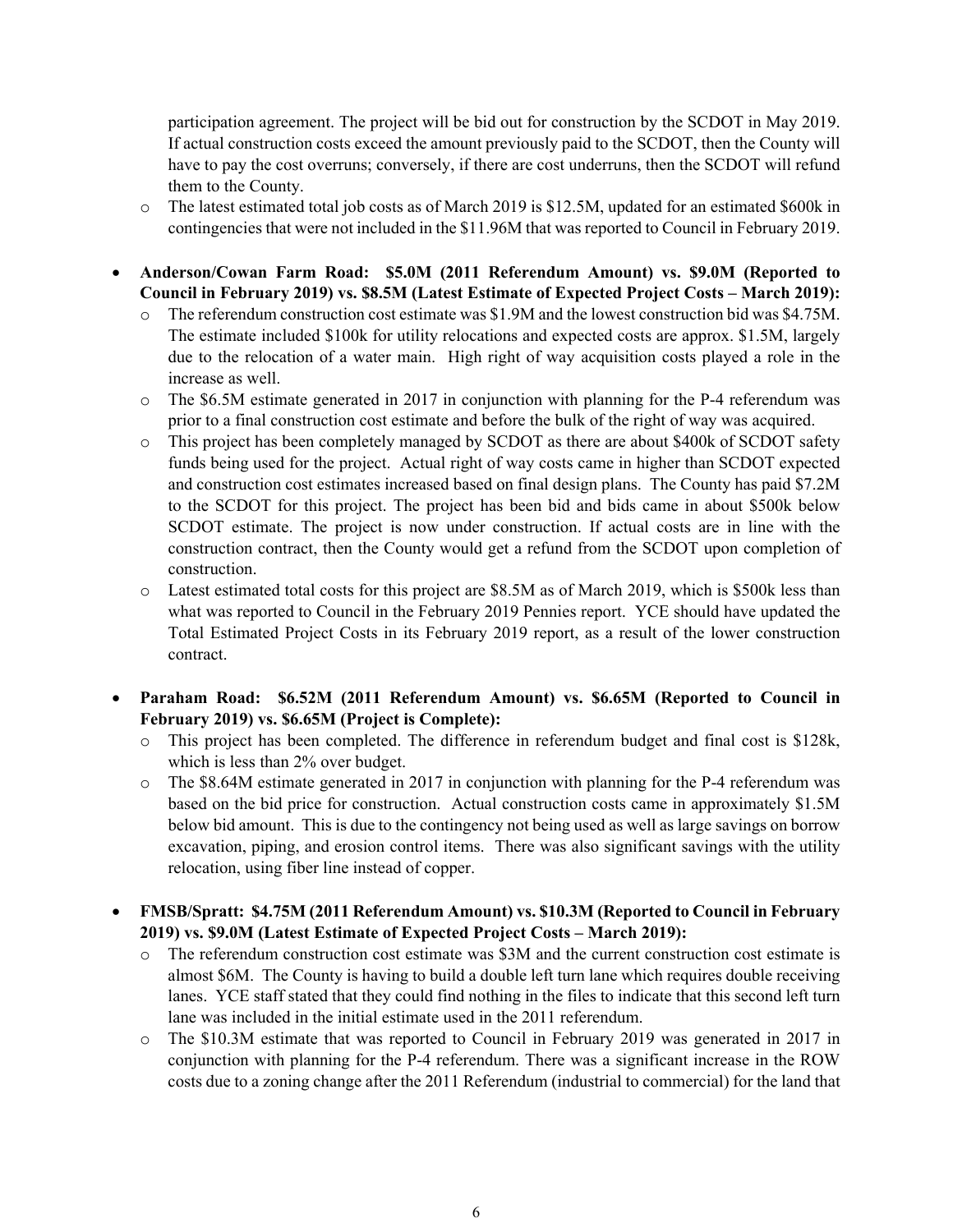was recently annexed into the Town of Fort Mill. This caused an increase of approximately \$1M in ROW acquisition costs.

- o This project is in the Final Planning Phase. YCE has not received any updated construction cost estimates yet, which should be produced later in 2019 prior to bidding the project for construction.
- o Latest estimated total costs for this project are \$9.0M as of March 25, 2019. The \$1.3M decrease in total estimated project costs from the \$10.3M as presented to Council in February 2019, which had not changed since the P-4 analysis in 2017, is due to the construction cost estimate prepared by the consultants in 2017 including over \$1M in ROW acquisition costs that the County was already separately including in their calculation of total estimated project costs. YCE did not realize this double counting for ROW at the time and have adjusted the latest estimated project costs in March 2019.
- **SC 557 Kingsbury Rd: \$6.455M (Pennies 2 Amount) vs. \$10.78M (Pennies 3 Amount, which included an additional \$4.32M to be funded from P-3) vs. \$25.0M (consisting of \$15.5M to be funded from P-2, \$1.5M to be funded from P-3 and \$8.0M to be funded from P-4):**
	- o The original scope of this project per the P-2 referendum was to be a 3 lane widening. On Pennies 3 it was changed to a 5 lane project, widening SC 577 from Kingsbury Rd to Hwy 49.
	- o The total spent to date as of February 2019 is \$2.67M (\$1.82M from P-2 and \$0.85M from P-3).
	- o This project is presently in the ROW acquisition phase; the County has settled with approximately half of the property owners as of February 2019, and the latest estimate for total ROW is \$1M, which is unchanged from the estimate used in 2017 in conjunction with planning for the P-4 referendum. The County anticipates that the ROW phase will be completed by the summer of 2019.
	- o The final construction cost estimate is anticipated to be produced in late 2019 or early 2020 just prior to bidding the project for construction.
	- o The latest estimate is that P-2 will contribute \$20M, up from the \$15.5M as reflected in the P-4 Referendum analysis, thus reducing the amount of funding from P-4. This increase in funding from P-2 is due to other P-2 projects coming in under their latest estimate, as well as an increase in revenue for P-2 due to interest earned on the remaining unspent sales tax revenue collected.

## **P-3 Review - Other comments and observations:**

In preparation for the Pennies 4 referendum, YCE and the Finance Department used an updated P-3 budget of \$170 million, which was a \$9 million increase from the original referendum budget of \$161 million. This information was given to Council in April of 2017. In December 2018, YCE requested that the Finance department increase individual P-3 project budgets in total by \$9M to cover additional expected costs for several P-3 projects, utilizing a portion of the excess revenues collected for the P-3 program. The increase was as follows: SC 160 West - \$3,516,207; SC 321/ Barrett Rd - \$2,350,000; US 21 North - \$1,500,000; Gold Hill Rd / I-77 - \$500,000; Anderson / Cowan Farm - \$400,000; US 321 / Johnson / Railroad - \$500,000; and Sullivan Middle School / Winthrop - \$200,000. Per inquiry and review of the files, this \$9M transfer in funding does not appear to have been communicated to Council. GF recommends that the County inform Council when significant budget transfers are made

GF noted that the amounts reported to Council in February 2019 for the P-3 projects were in total \$3.7M less than their latest estimated total project costs, which they prepared for us as of March 25, 2019 during our procedures. Most of this unfavorable difference is due to YCE not including contingencies in the amounts reported to Council in February 2019, as GF noted during our review of specific projects above;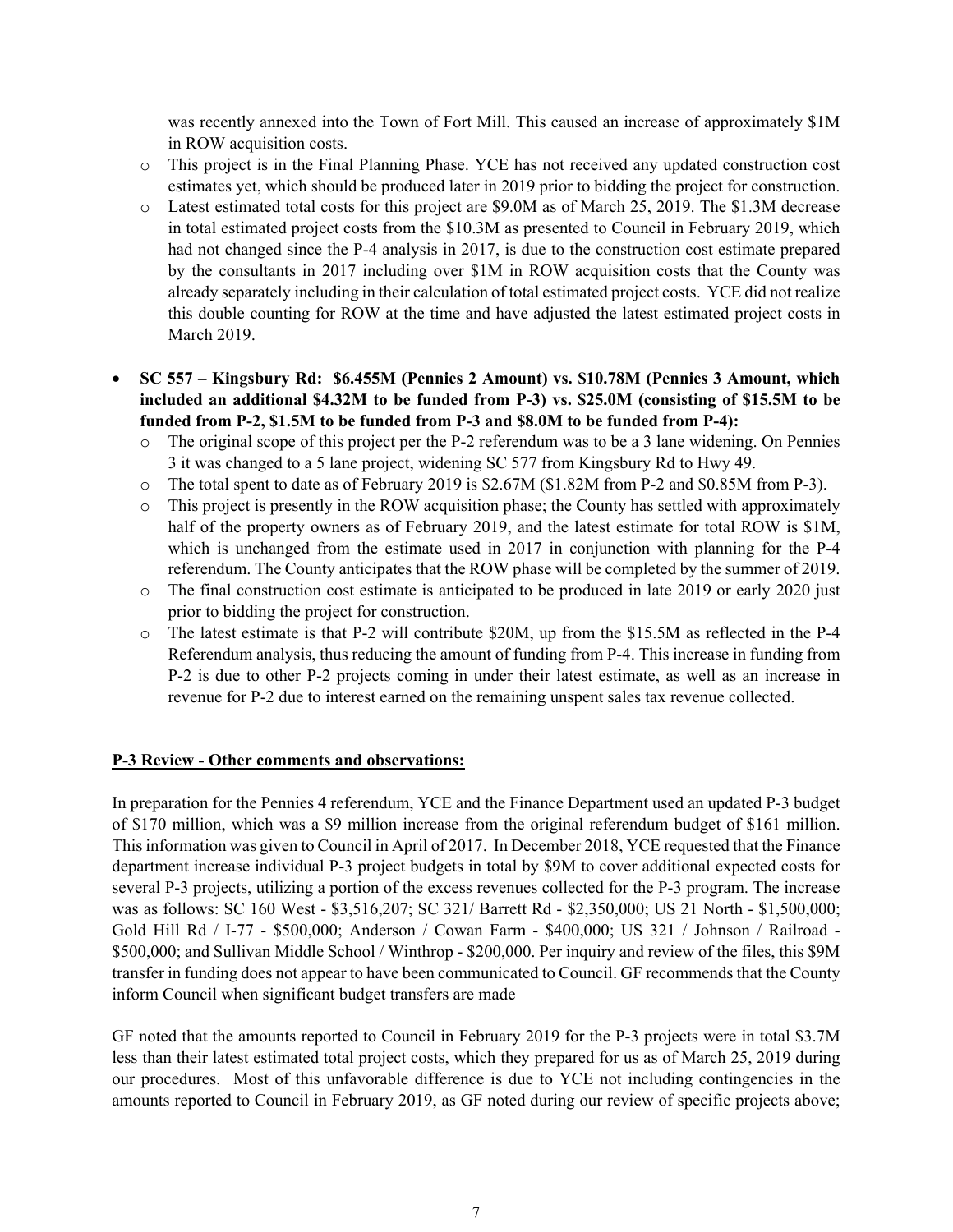also, some of the changes are due to YCE simply not updating the amounts reported on a timely basis, for example, when bids have been received or awarded, or when other significant changes have occurred. GF recommends that YCE update their estimated total project costs (including contingencies) on a quarterly basis prior to their reporting to Council. GF also recommends that YCE state the contingencies that are included in the latest estimated total costs for each project so that if the contingencies are needed, then Council is already aware of the higher project costs.

A general comment that is applicable for all of the P-3 Projects involving State roads is that the initial construction cost estimates apparently did not include any costs for construction engineering and inspections, for which the County pays the SCDOT a fee that is typically 7% of the construction cost. Also, apparently there were no conceptual drawings developed for these projects; there were only lines on a map, so it is difficult to compare the estimate to what the County is actually building. GF noted improvement in these areas for the P-4 program.

## **Other Observations, Comments and Recommendations:**

GF noted that the Project Status is included in the quarterly report provided to Council for each project. This is usually just a couple of words (Under Contract, Under Construction, or Acquiring Right of Way, for example). GF recommends that YCE consider expanding on the Project Status to reflect anticipated time frames. For example, when did ROW acquisition start, when is it expected to be completed, when is construction expected to start, when will it end, and, most importantly, what is the latest estimate for the project to be completed.

GF also noted that the Current Budget, which should be the latest and best estimate of the total project costs, is also included in the quarterly report provided to Council for each project. This is presently just a dollar amount on each page. GF recommends that YCE consider changing the description from Current Budget to Estimated Total Project Costs. GF also recommends that YCE consider expanding the Current Budget / Estimated Total Project Costs by providing a brief narrative. For example, when was it last updated? What are the main reasons for the change from the Referendum Budget? Also, in the quarter that there was a significant change, disclose the reason for the change (i.e., actual bid received exceeded cost estimate by \$XXX due to ZZZ, for example.) This will ensure that Council has the latest and most up to date information; it will also provide more meaningful information to other interested parties as well as provide better historical information as the projects move forward.

GF noted that the County included in the Pennies 4 Program estimated Program Management Costs (primarily York County Engineering staff salaries and benefit costs allocated to the Pennies Program) as part of the total project cost in the Referendum by each specific project. The total budget for these Program Management Costs is \$2.04M for the life of the P-4 program. However, the County is currently accounting for the actual Program Management Costs in total for the P-4 program, using the General Ledger 1480- 58000 series, and not by each specific project. This is not consistent with how these costs were budgeted in the P-4 Referendum. GF also noted that the County is presently including these Program Management Costs in the Referendum Budget amounts in their quarterly report to Council, which again is not consistent with how they are actually recording the costs. GF recommends that the County account for the actual allocated costs by specific project and not just in total for the P-4 program, as they were budgeted in the Referendum. Alternatively, the County could revise the Referendum Budget for each of these projects, reducing it for the Program Management Costs by project and establishing a Program Management Costs "Budget" in total, to reflect how they are actually reporting these costs at the present time.